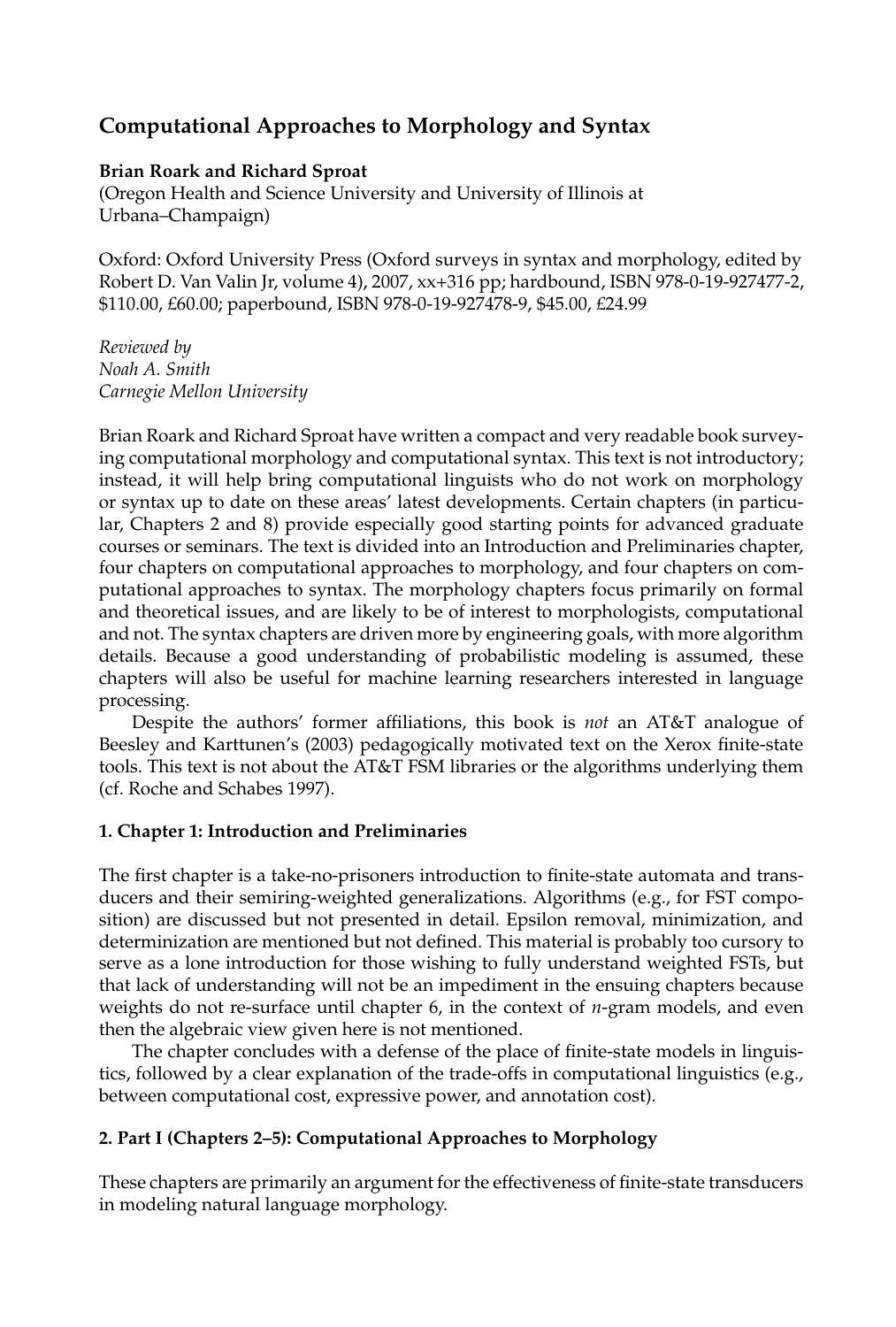Chapter 2 provides a laundry list of morphological phenomena, arguing that finitestate composition captures each of them, even in cases where there is a more obvious solution (e.g., finite-state concatenation for concatenative phenomena). Examples of many kinds of phenomena are given from diverse languages: prosodic restrictions in Yowulmne, phonological effects of German affixes, and subsegmental morphology in Welsh, to name a few. Importantly, the *compile-reduce* and *merge* operations are argued to be syntactic sugar for effects achievable by finite-state composition, so that even rootand-pattern Arabic morphology is explained in the same algebraic framework.

Reduplication effects, of course, challenge finite-state explanations, and so receive their own section. Extended (non-regular) computational models are presented alongside data from Gothic, Dakota, and Sye. The authors speculate that, in contrast with the commonly accepted Correspondence theory, Morphological Doubling theory (Inkelas and Zoll 1999), if correct, would imply that a non-regular "copying" process is not at work in reduplication. It is at this point that the reader may experience some discomfort; should the reduplication problem be addressed in syntax rather than morphology? Where exactly does the boundary lie? Readers hoping for a reassessment of this boundary, or even a new bridge over it, will not find it here.

Chapter 3 begins with Stump's (2001) two-dimensional taxonomy of morphological theories, which appears rather divorced from the rich work on finite-state *computational morphology* in Chapter 2. The subtleties among the four types of theories (lexical vs. inferential and incremental vs. realizational, a more nuanced breakdown of the debate over "item-and-arrangement" vs. "item-and-process") may be difficult to understand for the reader not trained in morphological theory, but resolution comes quickly. We are presented with a series of examples showing "proof-of-concept" fragmentary implementations (in AT&T's *lextools*) of phenomena in Sanskrit, Swahili, and Breton to argue that lexical-incrementalist and inferential-realizational theories are computationally equivalent; both can be implemented using FSTs and can lead to the same models.

Chapter 4 gives an algebraic analysis of Koskenniemi's (1983) "KIMMO" twolevel morphological analysis system. Koskenniemi's hand-coded morphology rules are argued to be a historical accident; if only computers had been more powerful in the 1980s, compilation of those rules into FSTs might have been automated, and in fact Kaplan and Kay had already developed the algorithms.<sup>1</sup> In the spirit of the previous chapter, Sproat and Roark also note that morphological accounts that use one, two, or more "cascaded" levels are all computationally equivalent rational relations under the finite-state approach, and that Optimality Theory can (under certain assumptions about constraints) be implemented with finite-state operations as well (Ellison 1994).

Chapter 5, "Machine learning of morphology," focuses on unsupervised morphology induction methods. There is about a page of discussion on statistical language modeling approaches for disambiguation in agglutinative languages; no mention is made of the more recent use of discriminative machine learning in morphological disambiguation (Kudo, Yamamoto, and Matsumoto 2004; Habash and Rambow 2005; Smith, Smith, and Tromble 2005). The chapter focuses on the approaches of Goldsmith (2001), Schone and Jurafsky (2001), and Yarowsky and Wicentowski (2001). Although each approach is interesting on its own, little effort is made to unify work in this area, and none to bring the reader back full circle to finite-state models or the problem of inducing from data regular grammars (Stolcke and Omohundro 1993) or their weights

<sup>1</sup> The authors rightly point out that Koskenniemi deserves much credit for building an implementation that aimed to have broad coverage, not merely a proof-of-concept.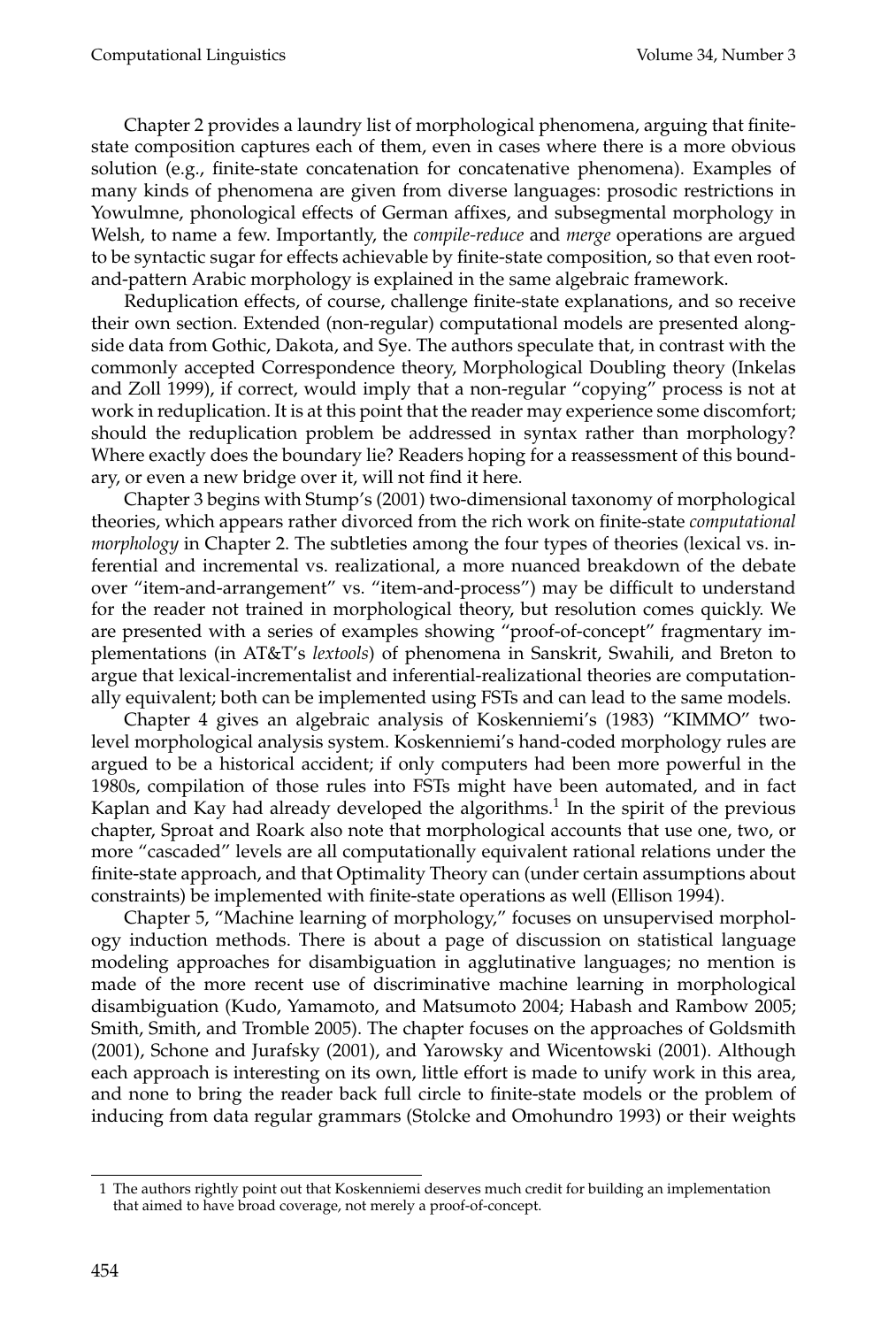(Eisner 2002). Another missed opportunity here is the recent introduction of Bayesian learning for word segmentation (Goldwater, Griffiths, and Johnson 2006).

Part I, in summary, aims to reduce many accounts of morphological phenomena to finite-state transducer composition, drawing on a wealth of illustrative examples. Twenty-two languages are listed in the language index at the end of the book, and, tellingly, all of them are discussed exclusively in Part I. These chapters are good diplomacy toward theoretical linguistics, showing how computational arguments can have theoretical implications.

### **3. Part II (Chapters 6–9): Computational Approaches to Syntax**

In Part II, Roark and Sproat turn to models of syntax in computational linguistics. Because most research in this area has been on English, English parsing is what they present.

Chapter 6 covers finite-state approaches to syntax, including *n*-gram models and smoothing, class-based language models, hidden Markov models (though without a formal definition), part-of-speech tagging, log-linear models, and shallow parsing/ chunking. The Forward, Viterbi, Viterbi *n*-best, Forward–Backward algorithms, and "Forward–Backward Decoding" (also known as posterior or minimum Bayes risk decoding) are covered with examples. This chapter is not as leisurely as the treatments of HMMs by Manning and Schutze (1999) or Charniak (1993), and it omits basic back- ¨ ground on probabilistic modeling. For example, why must we ensure that an *n*-gram model's total probability sums exactly to one? The answer relies on an understanding of perplexity and its use in evaluation, now in decline (cf. "stupid backoff" in Brants et al. 2007). The chapter does not reconnect with the algebraic view presented in Chapter 1; for example, the connection between HMMs and WFSAs is never expressed.

Chapter 7 introduces context-free grammars and their parsers, broken down into "deterministic" and "nondeterministic" approaches.<sup>2</sup> Probabilistic CFGs and treebanks are introduced informally alongside the latter, which may confuse some readers. Ambiguity is only presented as a natural phenomenon, not a problem of crude, overgenerating grammars. The probabilistic CKY and Earley algorithms are presented. The Inside–Outside algorithm is presented in the context of Goodman's (1996) maximum expected recall parsing (another instance of minimum Bayes risk). As in the case of the dynamic programming algorithms for HMMs in Chapter 6, the exposition is probably too brisk to be an introduction to the topic.

Chapter 8 contains a thoughtful discussion of many best practices in statistical parsing: treebank "decoration" techniques such as parent annotation and lexicalization, and the probability models underlying the parsers of Collins (1997) and Charniak (1997). Dependency parsing, unsupervised grammar induction, and finite-state approximations to PCFGs are allotted short sections.

Chapter 9 covers context-sensitive models of syntax. Unification-based parsing is presented at a high level, without formal details of unification or the differences between theories such as LFG and HPSG. The "lexicalized" models (TAG and CCG) are treated more thoroughly; pseudocode for a TAG dynamic programming parser is provided. There is brief treatment of Data-Oriented Parsing, reranking (a section that

<sup>2</sup> These terms, though in wide use, are misnomers. All of these parsers are deterministic, since none involve randomness or nondeterministic behavior resulting from multiple processors. Here "(non)deterministic" refers to the *grammar*, not the parser.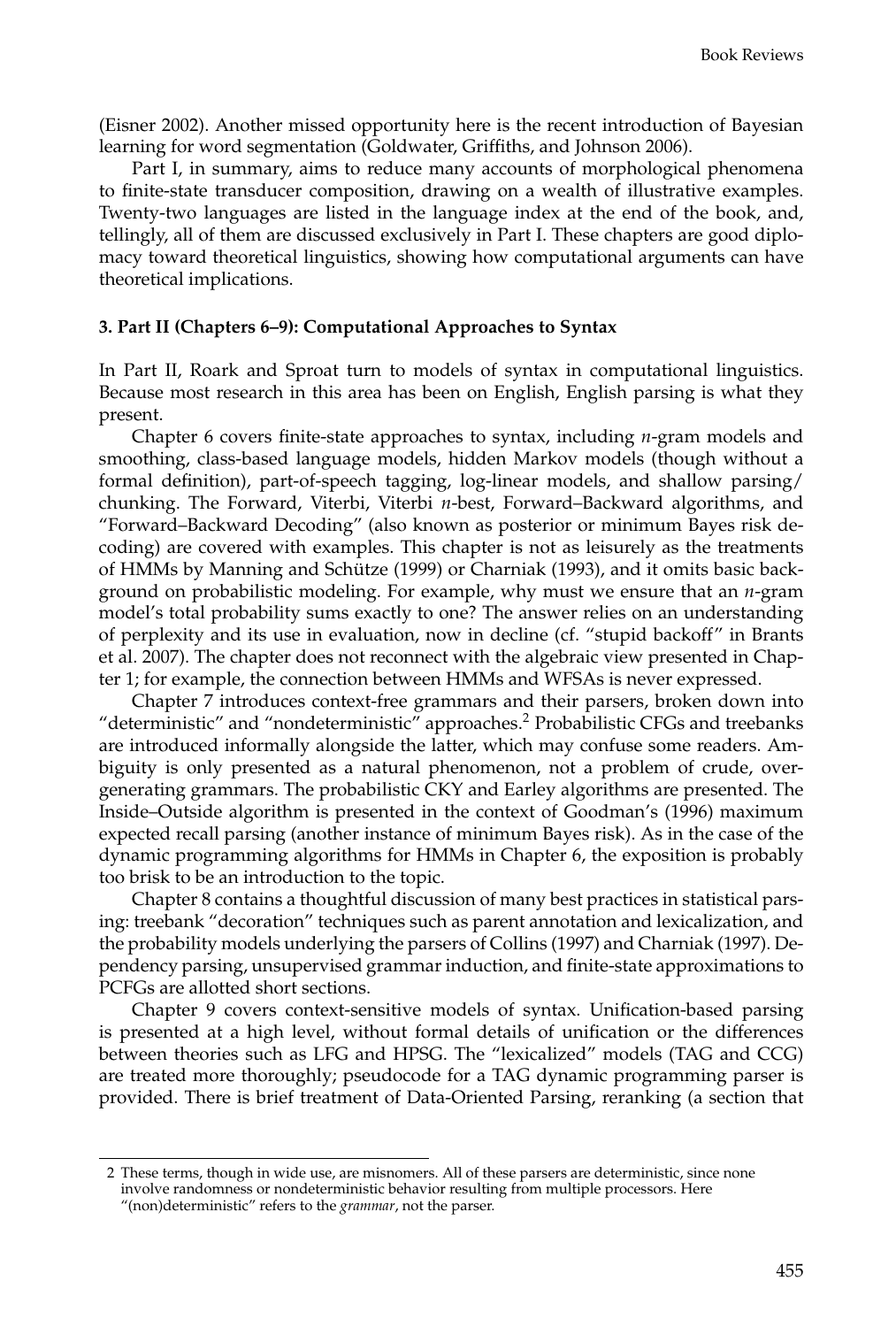would have been of more practical use in Chapter 8), and transduction grammars (i.e., grammars over more than one string, most frequently used in machine translation).

The abundance of dynamic programming algorithms in Part II leads to the question of whether such algorithms can be more easily taught (and unified) using recursive equations (Manning and Schütze 1999), or a more declarative framework (Shieber, Schabes, and Pereira 1995). Readers who prefer procedural pseudocode will find it here, though the book does not address implementation tricks for storing and indexing parse charts, or agenda-ordering methods to make parsing efficient.

These chapters are neither a gentle introduction to probabilistic modeling of syntax for linguists nor a handbook for the language engineer who wants to build an efficient, competitive parser. (There is also no advice on the relative merits of today's parsers available for download.) The audience that will find Part II most valuable will be researchers who understand the principles of probabilistic modeling but want a more up-to-date view of statistical parsing than offered by Manning and Schutze (1999), with ¨ more coverage of advanced topics than Jurafsky and Martin (2008). This group might include structured machine-learning researchers interested in the nuances of natural language parsing and computational linguists who do not work on syntax but want to keep up with the area.

## **4. Conclusion**

The two major parts of this book stand as clear, up-to-date, and concisely written summaries of particular sub-fields in computational linguistics: finite-state morphology and English syntactic processing. The book does a fine job of elucidating the tradeoffs that make computational linguistics a tightrope act, and therefore serves as good diplomacy for researchers in related fields. At 112 and 146 pages, respectively, either of the parts is readable on a half-day plane or train trip.

Today, the strongest bridge between morphology and syntax is the Chomsky hierarchy, which is mentioned frequently in this book (but never depicted). The contrast between Parts I and II implies blueprints for more bridges: data resources to support more powerful learning algorithms for morphology (as we have seen in syntax), a stronger influence of non-English data on computational syntactic modeling (as we have seen in morphology), and practical ways to accomplish the amalgamation of morphology and syntax. This reviewer believes *Computational Approaches to Morphology and Syntax* will re-introduce the two sub-communities to each other and help each to leverage the successes of the other.

### **References**

- Beesley, Kenneth R. and Lauri Karttunen. 2003. *Finite State Morphology*. CSLI Publications, Stanford, CA.
- Brants, Thorsten, Ashok C. Popat, Peng Xu, Franz J. Och, and Jeffrey Dean. 2007. Large language models in machine translation. In *Proceedings of the Joint Conference on Empirical Methods in Natural Language Processing and Computational Natural Language Learning*, pages 858–867, Prague.
- Charniak, Eugene. 1993. *Statistical Language Learning*. MIT Press, Cambridge, MA.
- Charniak, Eugene. 1997. Statistical parsing with a context-free grammar and word

statistics. In *Proceedings of the 14th National Conference on Artificial Intelligence*, pages 598–603, Providence, RI.

- Collins, Michael. 1997. Three generative, lexicalised models for statistical parsing. In *Proceedings of the 35th Annual Meeting of the Association for Computational Linguistics*, pages 16–23, Madrid.
- Eisner, Jason. 2002. Parameter estimation for probabilistic finite-state transducers. In *Proceedings of the 40th Annual Meeting of the Association for Computational Linguistics*, pages 1–8, Philadelphia, PA.
- Ellison, T. Mark. 1994. Phonological derivation in Optimality Theory. In